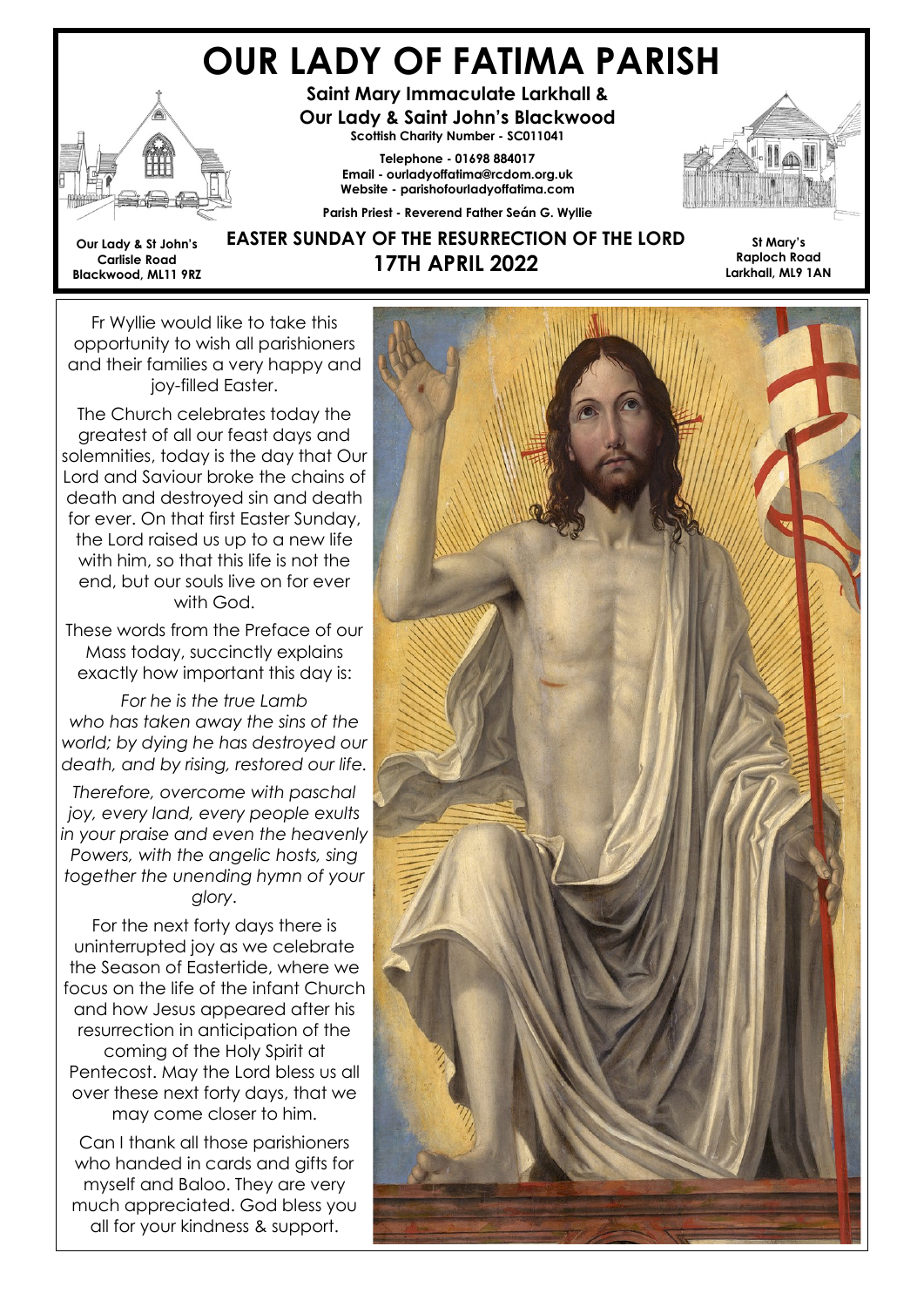## EASTER OCTAVE IN OUR PARISH

| E/ \V I E I\   \V \V I / \ Y E   II \   \V \V I\   I  /  \I\I \V I |                                                                                                                                                       |  |
|--------------------------------------------------------------------|-------------------------------------------------------------------------------------------------------------------------------------------------------|--|
| <b>Sunday 17th April</b>                                           |                                                                                                                                                       |  |
| 10.00am<br>12noon                                                  | Holy Mass for the Resurrection of the Lord (St Mary's)<br>Holy Mass for the Resurrection of the Lord (Our Lady & St John's)<br><b>NO EVENING MASS</b> |  |
| Monday 18th April                                                  |                                                                                                                                                       |  |
| 12noon                                                             | Holy Mass for Monday of the Easter Octave (St Mary's)                                                                                                 |  |
| <b>Tuesday 19th April</b>                                          |                                                                                                                                                       |  |
| 12noon                                                             | Holy Mass for Tuesday of the Easter Octave (Our Lady & St John's)                                                                                     |  |
| <b>Wednesday 20th April</b>                                        |                                                                                                                                                       |  |
| 12noon                                                             | Holy Mass for Wednesday of the Easter Octave (St Mary's)                                                                                              |  |
| <b>Thursday 21st April</b>                                         |                                                                                                                                                       |  |
| 12noon                                                             | Holy Mass for Thursday of the Easter Octave (Our Lady & St John's)                                                                                    |  |
| Friday 22nd April                                                  |                                                                                                                                                       |  |
| 12noon                                                             | Holy Mass for Friday of the Easter Octave (St Mary's)                                                                                                 |  |
| <b>Saturday 23rd April</b>                                         |                                                                                                                                                       |  |
|                                                                    | <b>NO MORNING MASS</b>                                                                                                                                |  |
| 5.30pm                                                             | Vigil Mass for the Second Sunday of Eastertide (St Mary's)                                                                                            |  |
| <b>Sunday 24th April</b>                                           |                                                                                                                                                       |  |
| 10.00am                                                            | Holy Mass for the Second Sunday of Eastertide (St Mary's)                                                                                             |  |
| 12noon                                                             | Holy Mass for the Second Sunday of Eastertide (Our Lady & St John's)                                                                                  |  |
| 3.00 <sub>pm</sub>                                                 | Divine Mercy Devotion with Adoration of the Blessed Sacrament (St Mary's)                                                                             |  |
| 5.00pm                                                             | Holy Mass for the Second Sunday of Eastertide (Our Lady & St John's)                                                                                  |  |

#### MONDAY 25TH APRIL - SATURDAY 30TH APRIL

Fr Wyllie will be away from the parish from Monday 25th - Saturday 30th April. He has tried to get a supply priest to cover Masses in both churches but all the religious orders and retired priests are unable to provide cover and at present we only have one curate in the diocese. From after the 5.00pm Mass on Sunday 24th April there will be no Mass in the parish until the Vigil Mass on Saturday 30th April, effectively there will be no Mass Monday - Friday of that week. As the number of priests decline and the number of religious orders in our diocese continues to dwindle we may have to adapt the provision of Masses in our parishes in the years to come when the Parish Priest is on holiday. We have been informed that priests from abroad will no longer be coming to Scotland to relieve priests in the summer as was the case pre-Brexit and pre-Covid.

#### SCIAF WEE BOXES

If you still have your SCIAF Wee Box at home could you please return it to the church no later than next weekend. Many thanks to all those parishioners who returned their Wee Boxes to the parish in time for the Mass of the Lord's Last Supper on Holy Thursday.

#### DIVINE MERCY DEVOTIONS

Next Sunday at 3.00pm there will be the Divine Mercy Chaplet concluding with Adoration & Benediction of the Blessed Sacrament in St Mary's. Please make an effort to come along and join in prayer before the Blessed Sacrament.

#### EASTER COLLECTION AT ALL MASSES THIS WEEKEND

A collection will be taken up at all Masses this weekend for the parish. For those who contribute through Giftaid please take an envelope and place your name on it before placing into the Collection bag. Thank you for your continued generosity to the parish.

### THE SCOTTISH CATHOLIC MAGAZINE

The Scottish Catholic magazine, which replaced the Scottish Catholic Observer, are now on sale at the back of both churches. They are priced at £2.00.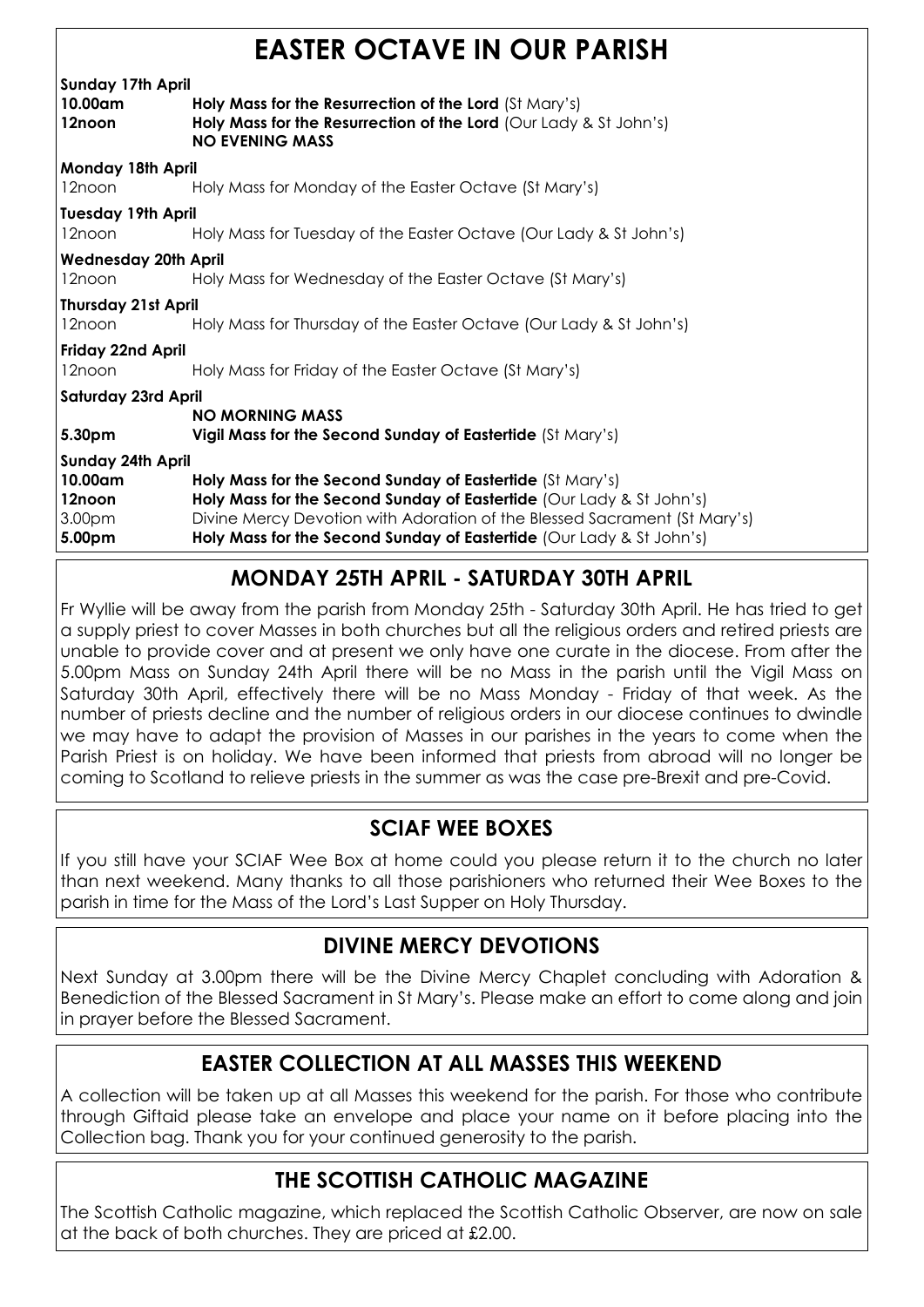#### MANY THANKS

Fr Wyllie would like to thank all those parishioners who came along to the Masses & Liturgies of the Sacred Triduum last week. It was heartening to see so many of you joining together to commemorate and celebrate the mysteries of our redemption. A special word of thanks to our altar servers, readers, musicians and cantors, extraordinary ministers, florists, sacristans, church cleaners, SSVP, those who tidied and cleaned the parish grounds, to the young people who had their feet washed on Holy Thursday and to anyone else who helped in any way.

| <b>PARISH FINANCES</b>                                                                                                                                                                                                                                                                                                                  | <b>FR DANNY ROONEY</b>                                                                                                                                                                                                                                                               |
|-----------------------------------------------------------------------------------------------------------------------------------------------------------------------------------------------------------------------------------------------------------------------------------------------------------------------------------------|--------------------------------------------------------------------------------------------------------------------------------------------------------------------------------------------------------------------------------------------------------------------------------------|
| <b>Collection &amp; Donations:</b><br>£930.00<br><b>Standing Orders &amp; Bank Transfers:</b><br>£170.00<br>£2,000.00<br>Legacy:<br><b>TOTAL:</b><br>£3,100.00<br>£499.70<br><b>Holy Places Collection:</b><br>Many thanks for your very generous support                                                                               | Fr Danny Rooney, a son of St Mary's Larkhall will<br>celebrate his Golden Jubilee of Ordination on<br>23rd April, we send him our prayerful<br>congratulations and our best wishes. He will<br>mark this milestone on Monday 9th May with a<br>special Mass in St Joseph's Cardowan. |
| <b>FIRST HOLY COMMUNIONS</b>                                                                                                                                                                                                                                                                                                            | <b>CABARET NIGHT</b>                                                                                                                                                                                                                                                                 |
| Many thanks to the parents/carers of the<br>children in P4 of both our primary schools for<br>enrolling their children for the Sacrament of First<br>Holy Communion next month. We continue to<br>pray for the young people and their families in<br>the lead up to this important moment.                                              |                                                                                                                                                                                                                                                                                      |
| The dates for the First Holy Communions are<br>below:<br>Saturday 7th May - First Holy Communions at                                                                                                                                                                                                                                    | The next Cabaret Night will take place on<br>Friday 29th April<br>in the Parish Hall.                                                                                                                                                                                                |
| 12noon for the pupils of St Mary's Primary in St                                                                                                                                                                                                                                                                                        | <b>GILON, Music through the Decades</b>                                                                                                                                                                                                                                              |
| Mary's Church                                                                                                                                                                                                                                                                                                                           | Tickets £7.00                                                                                                                                                                                                                                                                        |
| Saturday 21st May - First Holy Communions at<br>12noon for the pupils of St John's Primary in Our<br>Lady & St John's Church                                                                                                                                                                                                            | Tickets will be sold at both Masses in<br>Blackwood and at Larkhall at the Saturday Vigil<br>Mass                                                                                                                                                                                    |
| <b>CONGRATULATIONS</b>                                                                                                                                                                                                                                                                                                                  | Contact Angela Stewart on<br>07733440351                                                                                                                                                                                                                                             |
| The parish offers our prayerful congratulations                                                                                                                                                                                                                                                                                         | Please give this event your support                                                                                                                                                                                                                                                  |
| to those adults from our parish who were<br>received into full communion with the Catholic                                                                                                                                                                                                                                              | <b>PARISH PASTORAL TEAM</b>                                                                                                                                                                                                                                                          |
| Church this weekend. Congratulations to<br>Gillian & Emily who received their First<br>First<br>Holy<br>Communion<br>Confession,<br>&<br>Confirmation, and to Helder, Paulo & Josè who<br>were confirmed. It is a great joy to have had<br>nine parishioners join the Catholic Church over<br>the past two years. Long may it continue. | The Parish Pastoral Planning Team will meet on<br>Monday 9th May at 7.00pm in St Mary's Chapel<br>House to discuss the responses to the Synod<br>Questionnaire and to begin to make plans to<br>implement the suggestions and ideas which<br>were expressed.                         |
| Our congratulations also go to Caillin Philip Hill<br>who will be baptised at our Easter Sunday<br>10.00am Mass and to his parents David & Dana<br>as they begin the journey of faith with their<br>baby son.                                                                                                                           | The members of the group would be pleased<br>to hear your opinions and suggestions so<br>please speak to them before the meeting. The<br>names of the team were published several<br>times previously, but here they are again:                                                      |
| This weekend is a time of great rejoicing as we<br>see the shoots of new life in our Church<br>reminding us that the Lord is always working in<br>our world to draw people closer to him and to<br>his Catholic Church.                                                                                                                 | <b>Russell McAllister</b><br>Suzanne McCaughey<br>Scott Smith<br>Laura Steele (Kennedy)<br>Ciaran Reilly<br>Suzanne Sherry                                                                                                                                                           |